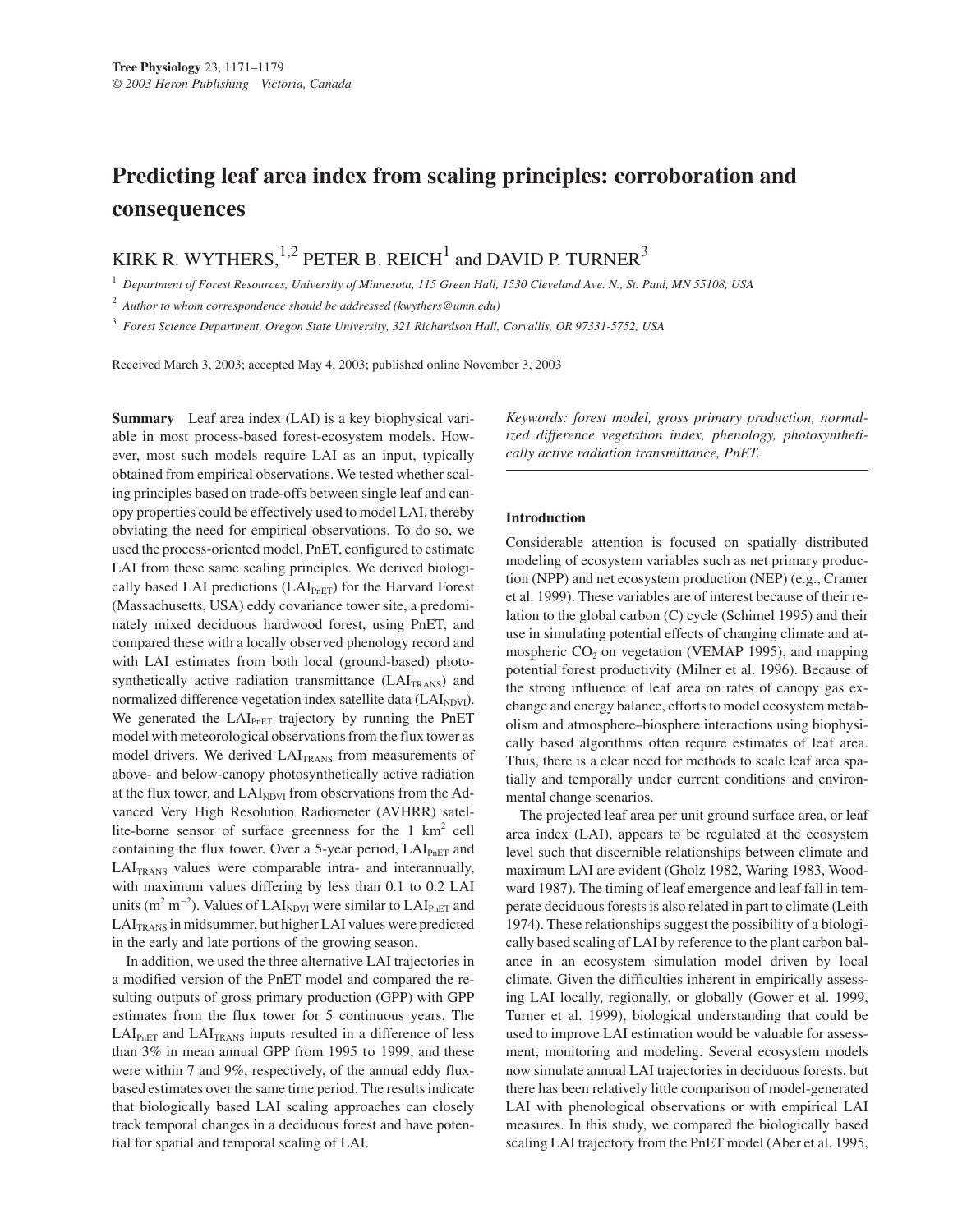1996) with a variety of observations at a temperate deciduous forest site, and assessed the consequential influences of alternative LAI formulations on gross primary production (GPP).

In theory, an ecosystem simulation model that incorporates leaf attributes, site quality and environmental constraints into its canopy size predictions should be able to make realistic LAI estimates. This would result from the trade-offs that exist between particular combinations of leaf traits and their associated shoot and canopy properties (Schoettle 1990, Reich et al. 1992, Gower et al. 1993). Species that produce leaves of high leaf mass per area (LMA) and long leaf life span tend to have low photosynthetic and respiration rates per unit mass (Reich et al. 1997, 1998). These same species produce dense canopies with large foliage mass compared with species with the opposite set of traits, and tend to be shade tolerant (Reich et al. 1992, 1995). The more shade tolerant the species, the greater the likelihood that a given leaf situated beneath a given (large) LAI (made up of higher positioned leaves and branches) will have a positive C balance. In addition, the number of shaded layers retained in a canopy (i.e., LAI) should be related to the number of layers with a positive C balance (Schoettle 1990). These ideas are consistent with data demonstrating that the transmittance of light decreases with the shade tolerance of the canopy species (Canham et al. 1994, Reich et al. 2003).

The PnET model (Aber et al. 1995, 1996) incorporates many of these basic assumptions. For a given combination of canopy properties and environmental constraints on those properties, PnET simulates its own canopy mass and LAI. At the end of each simulation year, PnET trims horizontal canopy layers that have a negative C balance and estimates the potential canopy mass (i.e., LAI) for the following year. In essence, the following year's canopy size is constrained by the amount of C gained from the number of layers in the present year's canopy that finish the year with a net positive C balance. In this way, PnET self-limits its canopy size based on each canopy layer's C balance. The PnET model uses a growing degree day and C balance algorithm to predict canopy phenology and uses these estimates in combination with its estimated canopy LAI maximum to develop a seasonal LAI trajectory. In some cases, PnET C flux and NPP estimates have been validated (Aber et al. 1995, 1996), but PneET LAI predictions have not been corroborated.

The possibilities for validating simulated LAI seasonal trajectories are constrained by the difficulty of measuring LAI. A number of direct and indirect approaches have been taken to assess forest LAI at the plot scale (Gower et al. 1999). Direct methods include destructive harvest, allometry, and leaf litterfall. Leaf area index information for other ground-based methods rely on light sensing instruments (e.g., Decagon ceptometer (Decagon Devices, Pullman, WA) and the Li-Cor LAI-2000 (Li-Cor, Lincoln, NE)) and local calibration (Fassnacht et al. 1994, Chen et al. 1997). These instruments estimate LAI indirectly at the plot scale based on canopy light transmittance. As leaf emergence and leaf fall occur, there is typically a strong signal in the light transmitted through the canopy. Thus the continuous observations of above- and below-canopy solar radiation made at the international network of eddy covariance flux towers (Baldocchi et al. 1996) contain useful information relevant to LAI and phenology.

The principal alternative to the ground-based LAI measurement is satellite imagery. Because of the difference in transmittance and reflectance of infrared and near-infrared energy between photosynthetic and non-photosynthetic plant material, there has been a great deal of interest in relating LAI to various spectral measurements that could be gathered by earth orbiting satellites. One of the more promising ratio-based indices is the normalized difference vegetation index (NDVI). For example, relationships between LAI and satellite-based measurements such as NDVI have been used to drive productivity models applied over large domains (Running et al. 1988, Hunt et al. 1996, Milner et al. 1996, Martin and Aber 1997). There are various concerns about scaling LAI by means of spectral vegetation indices (SVIs). These concerns include variation in background reflectance (such as soil and litter reflectance) (Huete 1988, Spanner et al. 1990, Huete and Tucker 1991), reflectance from understory vegetation (Spanner et al. 1990), the tendency of SVIs to asymptote at an LAI of around 5 (Turner et al. 1999), scaling issues such as the number and size of gap openings (Guyot et al. 1989, Cohen et al. 1990, Cohen and Spies 1992), leaf clumping (Guyot et al. 1989), and biological variation in leaf-level characteristics such as the amount and distribution of photosynthetic pigments. Nevertheless, the near daily coverage of the earth's surface provided by sensors such as the Advanced Very High Resolution Radiometer (AVHRR) and the Moderate Resolution Imaging Spectroradiometer (MODIS) has considerable potential for inferring spatial and temporal patterns in LAI (White et al. 1997).

In this study, we assessed the capacity of PnET to predict LAI in a temperate forest. Specifically, we compared the biologically scaled LAI trajectory estimated with the PnET model  $(LAI<sub>PhET</sub>)$  with repeated ocular observations of leaf phenology, with an LAI trajectory calculated from photosynthetically active radiation (PAR) transmittance through the canopy  $(LAI<sub>TRANS</sub>)$ , and with a remotely sensed LAI trajectory derived from NDVI data ( $LAI<sub>NDVI</sub>$ ). In addition to direct comparison of LAI trajectories, we also investigated the potential influence of differences in the LAI trajectories on model C flux outputs. Typically LAI observations show variation of up to several weeks in leaf emergence and leaf fall dates in deciduous forests. Small variations in phenology can have large effects on carbon flux (Goulden et al. 1996, White et al. 1999) so it is important that they be successfully simulated in LAI scaling models. To assess such factors, we adapted PnET to run in a mode such that the LAI trajectories derived from PAR transmittance, NDVI, and the unmodified version of PnET could be used as model inputs. The daily GPP output by the model as driven by the alternative LAI trajectories was then compared with observations of GPP at the on-site eddy covariance flux tower (Wofsy et al. 1993, Goulden et al. 1996).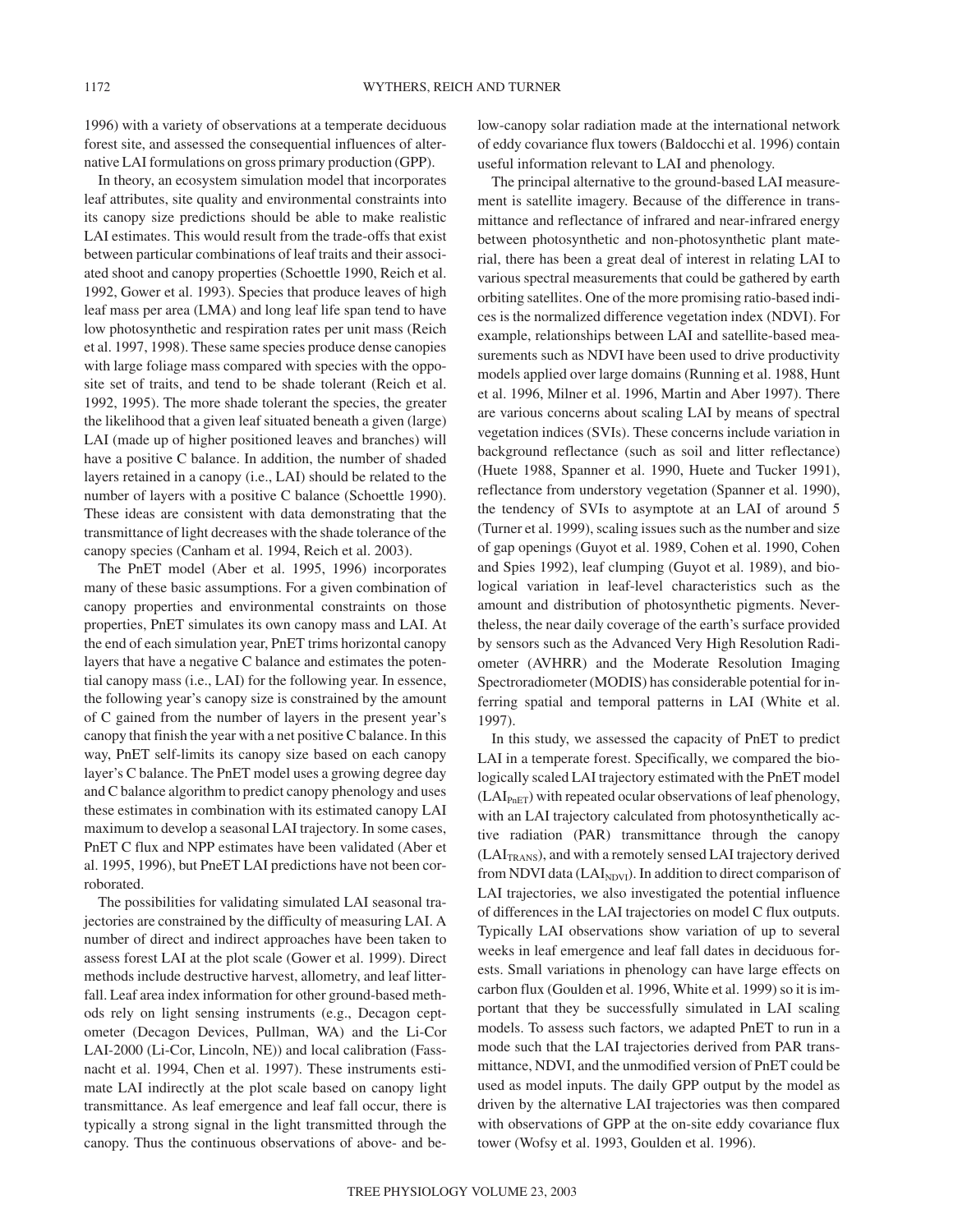## **Materials and methods**

## *Study site*

The study site for these simulations was Harvard Forest. Located near Petersham, MA (42°32′30″ N and 72°11′00″ W), Harvard Forest is part of the US Long Term Ecological Research network (LTER, http://lternet.edu/). We utilized the Eastern hardwoods cover type (Campbell et al. 1999) for PnET model parameters. See Aber et al. (1995, 1996) for complete listings of model parameters. This is an "upland" community with an overstory dominated by sugar maple mixed with red oak, ash, basswood, and beech. The understory comprises saplings of shade-tolerant species and *Vaccinium* spp. Ground cover is made up of grasses and forbs which belong to the "Canadian carpet" community.

#### *Phenology observations*

We obtained phenology data for woody species from Harvard Forest, where it has been recorded since 1990 by J. O'Keefe and S. Johnson (unpublished data, http://harvardforest.fas. harvard.edu/data/p00/hf003/hf003.html). The dataset contains dates for observed bud break and leaf expansion on the same two to five individuals of 33 native woody taxa, at 3 to 7 day intervals from April through June. The dataset has recordings for fall color and leaf fall since 1991 from early September through leaf fall. All individuals are located along a 2 km loop near the Harvard Forest headquarters, which is approximately 1 km from the eddy covariance tower where a continuous sampling record of climate data and atmospheric fluxes are measured. We calculated means for the five most abundant tree species at the Harvard Forest eddy covariance tower site for bud break and leaf expansion (as a percent of observed maximum) to characterize canopy development in the spring, and means for observed color change and leaf fall (as a percent of observed maximum) to characterize the decline of the photosynthetic season.

## *Biologically scaled LAI*

We derived temporal LAI estimates from PnET-II (Aber et al. 1995). The PnET family is a group of big-leaf forest ecosystem models that share the underlying assumption that a model with a minimum number of parameters can simulate the essential processes of forest ecosystem function (Aber and Federer 1992). In fact, it is the lumped parameter quality of PnET that allows it to be applied over broad spatial scales where detailed parameter information is difficult to come by. The canopy submodel of PnET is constructed around a group of central algorithms that take advantage of "quasi first principles" physiological relationships between foliar nitrogen, photosynthetic capacity, vertical scaling of leaf mass per area (LMA), and leaf life span (Reich et al. 1992, 1994, Ellsworth and Reich 1993, Gower et al. 1993).

The biologically scaled LAI version of PnET uses the Aber et al. (1996) algorithm that partitions the canopy into 50 layers, scales LMA with canopy depth, attenuates light vertically through the canopy, and calculates gross and net photosynthesis for each layer. At the end of the growing season, the amount of C gained from canopy layers with a net positive carbon balance during the period of full canopy display (i.e., maximum LAI) is allocated to a bud carbon pool for use in constructing the following year's canopy. Canopy phenology is handled by a cumulative heat sum algorithm (Aber et al. 1996). The model adds foliage mass when parameterized growing degree day conditions are met. Leaf area index is calculated for each layer based on its foliage mass and scaled LMA. The model then sums LAI across layers to get a total canopy LAI at each timestep. Leaf off follows Aber et al. (1996), dropping leaves based on each canopy layer's C balance and a limit which prevents senescence from occurring before a particular day. For a thorough description of the PnET model, see Aber et al*.* (1995, 1996). To stabilize plant C pools, we ran the model with 50 years of climate data before we wrote any data to be used for LAI and GPP comparisons.

We derived daily climate data for maximum and minimum temperature, precipitation and PAR from half hourly meteorological observations at the flux tower (AmeriFlux 2001). We filled in data when necessary from observations at nearby meteorological stations. The meteorological data for 1995–1999 are available on the Internet (http://www.fsl.orst.edu/larse/ bigfoot/data\_data.html).

## *PAR Transmittance-based LAI*

We derived temporal LAI estimates from light transmittance  $(LAI<sub>TRANS</sub>)$  based on measurements of above- and below-canopy PAR at the flux tower and constrained by direct measurements of LAI at one time (see below). We estimated LAI by inverting the Beer-Lambert Law (Jarvis and Leverenz 1983):

$$
LAI = \left(\frac{-1}{k}\right) \ln \left(\frac{I_z}{I_o}\right) \tag{1}
$$

where  $k =$  radiation extinction coefficient,  $I_z =$  below-canopy PAR and  $I_0$  = incoming PAR.

Continuous measurements of *I*<sup>o</sup> (taken at 29.0 m) and *I*<sup>z</sup> (taken at 12.7 m) were made at the Harvard Forest eddy covariance flux tower (Wofsy et al. 1993, Goulden et al. 1996) during the 1995 through 1999 study period (see AmeriFlux citation for data access) with a Li-Cor silicon quantum sensor, and a mean value was reported for each half-hourly period. Measurements of  $I_z/I_0$  for the estimation of LAI are typically made under clear sky conditions (Fassnacht et al. 1994) when the diffuse proportion of PAR is relatively small and  $I_z/I_0$  is relatively large (Hutchinson and Matt 1977), thus the maximum value of  $I_z/I_0$  at noon during each week was selected to calculate an LAI value for that week. Optimally,  $I_z$  is averaged over an array of quantum sensors (Fassnacht et al. 1994) or for different positions from a moving sensor mounted on a track (Chason et al. 1991). However, data were available for only one fixed pair of sensors. Nonetheless, the integration of sunflecks over the half-hour periods, and the shifting solar angle over the growing season, helped to increase the effective canopy area sampled. Noon  $I_z/I_0$  fell from about 0.6 in the win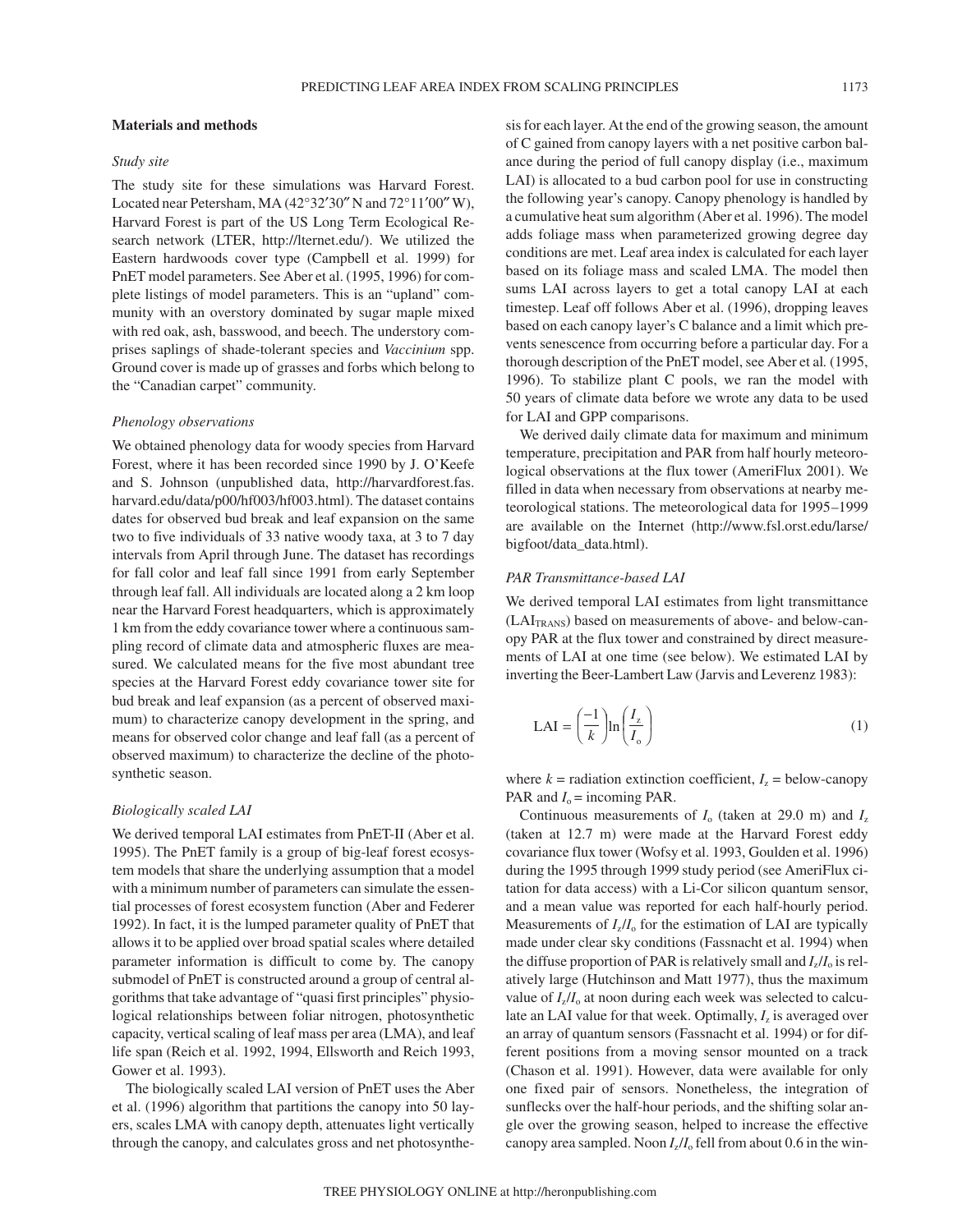ter to about 0.1 in the summer, with a standard deviation across days in a week of about 0.02.

The radiation extinction coefficient varies depending on sun angle and leaf orientation. However, 0.58 is commonly used by PnET to model this type of forest (Aber et al. 1995, 1996) and was adopted for this study. Transmittance is affected by branches and stems to a varying degree. To partly account for this time varying factor, the transmittance-based LAIs were constrained and calibrated to the assumed range of  $LAI<sub>g</sub>$  using a simple proportionality:

$$
LAI_g = mLAI_g + rLAI_g \left( \frac{LAI_t - mLAI_t}{rLAI_t} \right)
$$
 (2)

where  $LAI<sub>g</sub>$  = green LAI, mLAI<sub>g</sub> = annual minimum for LAI<sub>g</sub>,  $LAI_t = LAI$  estimate for transmittance, mLAI<sub>t</sub> = annual minimum for LAI<sub>t</sub>, rLAI<sub>t</sub> = annual range for LAI<sub>t</sub> and rLAI<sub>g</sub> = annual range for LAI<sub>g</sub>. Values are mLAI<sub>g</sub> = 0.2, mLAI<sub>t</sub> = 0.8,  $rLAI_t = 3.6$  and  $rLAI_g = 4.4$ .

These parameters are based on previous work that documented a low percent (7%) conifer cover at the tower site (Waring et al. 1995), and recent maximum growing season LAI measurements (S.T. Gower, University of Wisconsin, personal communication). After reaching maximum seasonal LAI in early June, temperate broadleaf forest canopies generally change minimally until leaf abscission (Baldocchi and Collineau 1994). Therefore, to remove transient dips in predicted  $LAI<sub>TRANS</sub>$  during the full canopy display period, which probably reflected measurement error, not LAI changes (see Baldocchi and Collineau 1994), we held  $LAI<sub>TRANS</sub>$  constant once  $LAI<sub>TRANS</sub>$  reached a sustained plateau during the midgrowing season until the autumn decline. The result of the above constraints was a consistently low LAI in winter and early spring, until a sustained increase above 0.2 after approximately day 100, then a rapid increase to the full canopy display value of about 4.5, followed by an end of growing-season decline.

## *NDVI based LAI*

We also derived estimates of LAI and its phenology from remote sensing  $(LAI<sub>NDVI</sub>)$ . Our calculations were based on a biweekly time series of NDVI from the AVHRR sensor. We extracted the NDVIs for 1999 at the  $1 \text{ km}^2$  grid cell associated with the Harvard Forest eddy covariance tower for this analysis from a national NDVI database (Brad Reed, USGS EROS Data Center, personal communication, see Reed et al. 1994). Normalized difference vegetation index has been shown in theoretical (Sellers 1985, 1987) and empirical (Goetz and Prince 1996) studies to be nearly linearly related to the fraction of incident PAR that is absorbed by the canopy  $(f_{APAR})$ . For this sensitivity analysis, we interpolated the biweekly NDVI values to obtain a daily record. We then fit a least squares linear regression between NDVI and the weekly measured transmittances described earlier. Canopy PAR reflectance is relatively small (Gower et al. 1999) and was not treated here, thus the NDVI/transmittance relationship directly related to the NDVI/*f*<sub>APAR</sub> relationship. We converted the daily transmittances to LAIs using the same procedure as was described for the PAR transmittances.

### *Observed and modeled GPP*

To evaluate the effect of the alternative LAI trajectory formulations on simulated GPP, we modified the PnET model to permit LAI to be prescribed from an external input file. We substituted the following for the original Aber et al. (1996) canopy expansion algorithm:

$$
\text{Folmass}_{j} = \sum (\text{LAI}_{ij})(\text{LMA}_{ij}) \tag{3}
$$

Where Folmass<sub>*i*</sub> is foliage mass at each day *j*,  $LAI_{ii}$  is the LAI for each layer  $i$ , at each day  $j$ , and  $LMA_{ij}$  is vertically scaled leaf mass area for each layer *i*, at each day *j* (source code available on request).

Tower GPP estimates for comparison with the model outputs were from the Harvard Forest eddy covariance flux tower (Wofsy et al. 1993). Gross primary production is estimated as the daytime sum of net ecosystem exchange (NEE) minus ecosystem respiration, with ecosystem respiration derived from soil temperature and the relationship of NEE to soil temperature at night (Goulden et al. 1996). We used data recorded from 1995 through 1999 (see AmeriFlux citation for data access). In the source data, GPP estimates were aggregated on a 5-day bin period. We binned daily model output to correspond to the bin periods of the flux data so as to permit direct comparisons with the tower data.

#### **Results and discussion**

# *LAI and phenology comparisons*

Observed phenology data showed rapid leaf expansion in the spring, reaching 100% by late May in all 5 years (Figure 1a). The observed phenology data indicated that color change was initiated in September and reached 100% by October in all 5 years, with leaf fall following by about a week across all years. There was interannual variation on the order of a week or two on either end of the growing season. Variation among tree species was evident (e.g., Lechowicz 1984) but not dramatic.

The  $LAI<sub>TRANS</sub>$  trajectory closely matched the visually observed leaf development points during the leaf expansion phase, as would be expected. There was a lag in  $LAI<sub>TRANS</sub>$  relative to the phenology observations of a week or so at the end of the growing season in some years. Phenology estimates calculated from 1999 NDVI data predicted higher LAI values both in the early and late portions of the growing season compared with the observed phenology record, LAITRANS and LAIPnET. These differences suggest an error in the LAI<sub>NDVI</sub> data. However, the dynamics of the LAI<sub>NDVI</sub> trajectory in the periods before canopy leaf out and after canopy leaf off may be tracking changes in understory and ground cover LAI. The relative contributions of actual changes in below-canopy LAI and possible artifacts from variation in the solar zenith angle (Spanner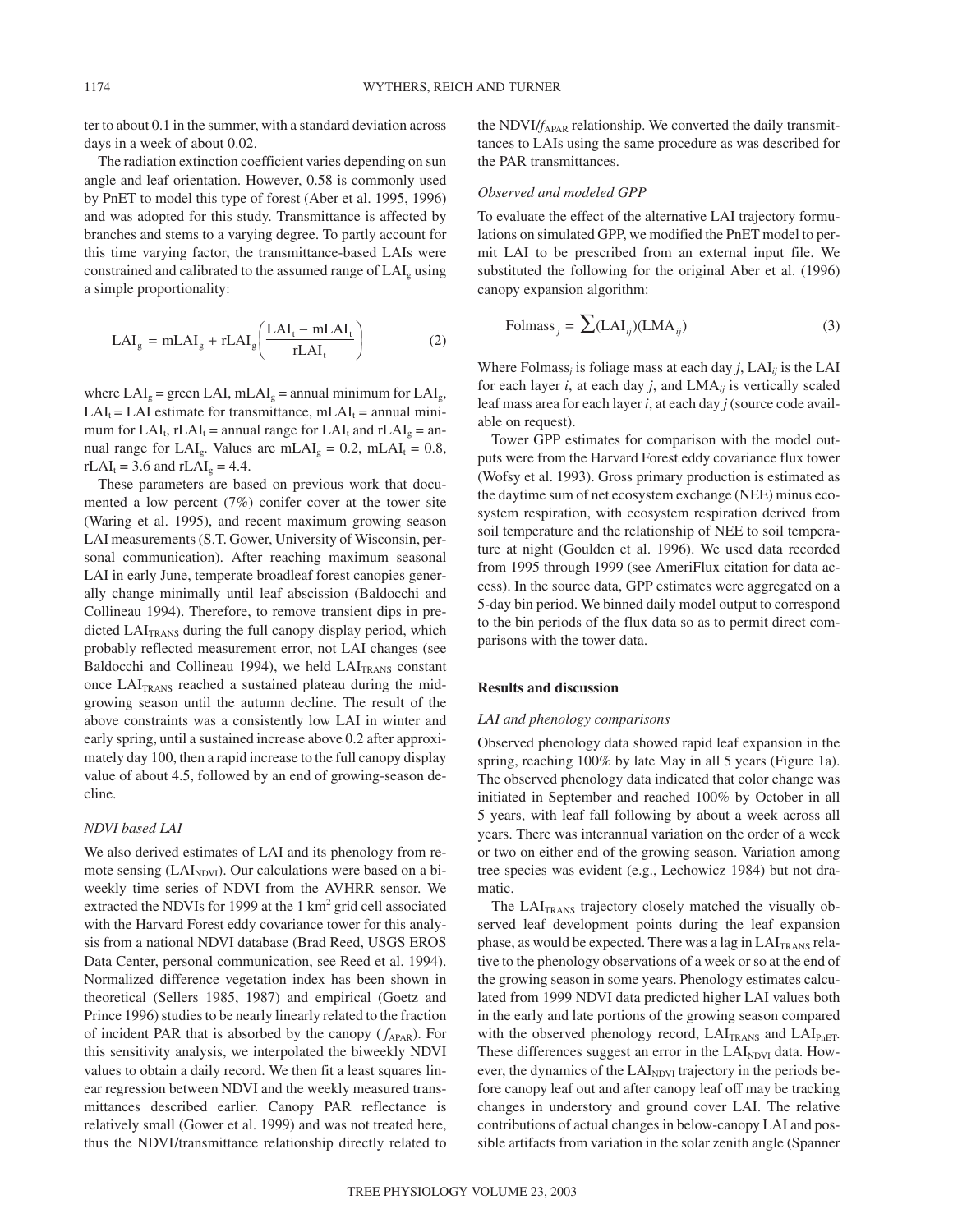

Figure 1. Phenology and leaf area index (LAI) data from Harvard Forest for 1995–1999. (a) Relativized LAI as a percentage of maximum for LAI estimates calculated with PnET's internal canopy display algorithms (LAI<sub>PnET</sub>), LAI calculated from photosynthetically active radiation (PAR) transmittance (LAI<sub>TRANS</sub>) and LAI calculated from the normalized difference vegetation index (LAI<sub>NDVI</sub>). Symbols:  $\Delta$  = observed foliar expansion,  $\triangledown$  = observed color change, and  $\diamond$  = observed leaf fall, all as a percent of maximum. (b) Actual LAI estimated from PnET, PAR transmittance and NDVI.

et al. 1990) are not well understood. The seasonal NDVI signal is probably a function of both. Leaf area index trajectories based on the Moderate Resolution Imaging Spectroradiometer (MODIS), which is much improved relative to AVHRR in terms of georeferencing, atmospheric corrections and sensor calibration (Justice et al. 1998), are now being produced operationally every 8 days, and will be a stimulus to resolving these issues (e.g., Privette et al. 2002).

Estimates from PnET's phenology algorithms are reasonably consistent with the timing of leaf emergence, expansion and senescence from the observed record. However, LAI<sub>PnET</sub> tends to start leaf expansion a few weeks earlier than the observed phenology record, and misses some of the interannual variation observed in the ground based phenology data and LAI<sub>TRANS</sub> trajectories. Several factors may contribute to these differences. PnET's phenology algorithm is based on air-temperature-driven cumulative heat sums. It is widely accepted that tree phenology responds to a variety of environmental factors such as photoperiod, temporal variability in air temperature, soil temperature and soil water, any of which have the potential to nudge actual phenology away from the model predicted phenology (Jackson et al. 2001). For example, years for which there is a larger than "average" lag between an air-temperature-based growing degree sum and soil temperatures that are favorable to leaf out, are likely to be years when PnET's growing degree day drivers miss the timing of leaf emergence and expansion as a result of a delay in belowground xylem activity relative to an air-temperature-based heat sum. Also, because a growing degree day sum simply accumulates favorable days, irregularities in the temporal dynamics of these same environmental factors (such as early warming followed by a period of cold) could also induce a disconnect between PnET's growing degree day estimates of leaf out and observed phenology (Schwartz and Marotz 1986).

The absolute LAI trajectories across all 5 years (Figure 1b) are quite similar. Differences among annual maximum LAI estimates from  $LAI<sub>PhET</sub>$  and  $LAI<sub>TRANS</sub>$  during the peak growing season are less than 0.2 LAI units in all 5 years (Table 1). These differences are within the potential associated measurement error limits. Given that LAI estimates from PnET are constrained by leaf traits and physiologically based canopylevel carbon balance and not empirical measurements, the close agreement between maximum LAI predicted by PnET and empirically based LAI estimates is noteworthy. Values of  $LAI<sub>NDVI</sub>$  from 1999 show a comparable maximum LAI relative to  $LAI_{PnET}$  and  $LAI_{TRANS}$ , but note that  $LAI_{NDVI}$  and  $LAI_{TRANS}$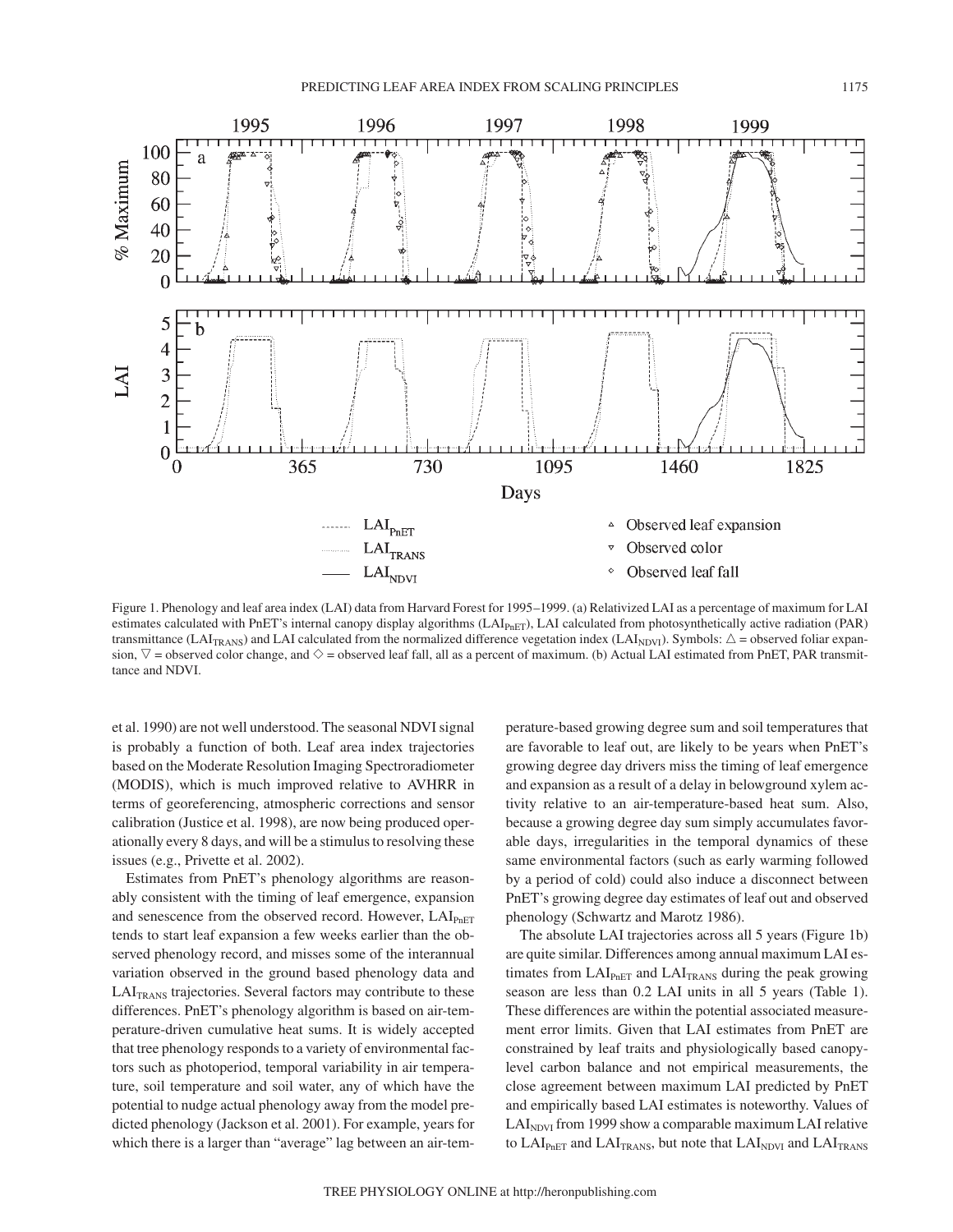Table 1. Estimates from three leaf area index (LAI) characterization methods for the years 1995–1999. See Figure 1 for LAI acronyms. Abbreviations: FCD is the period (day of the year) for which the full canopy is displayed and LAI is the LAI during that period.

| Year | $LAI_{PnET}$ |     | LAI <sub>TRANS</sub> |     | LAI <sub>NDVI</sub> |     |
|------|--------------|-----|----------------------|-----|---------------------|-----|
|      | FCD          | LAI | FCD                  | LAI | FCD                 | LAI |
| 1995 | $159 - 275$  | 4.4 | $175 - 277$          | 4.5 |                     |     |
| 1996 | $168 - 268$  | 4.3 | $192 - 290$          | 4.4 |                     |     |
| 1997 | $179 - 274$  | 4.3 | $164 - 290$          | 4.4 |                     |     |
| 1998 | $165 - 271$  | 4.6 | $163 - 282$          | 4.6 |                     |     |
| 1999 | $152 - 269$  | 4.6 | $178 - 283$          | 4.4 | $174 - 202$         | 4.4 |

were constrained to the same maximum LAI, albeit that constraint (4.6) was higher than either predicted estimate and therefore did not suppress either estimate.

The interannual range of estimated maximum LAIPnET was 0.3 LAI units. This variation reflects the constraint on the current-year LAI by the amount of C gained from the previous year's canopy, and the incorporation of algorithms that scale leaf attributes to the canopy level. The idea that foliage displayed is linked to the carbon balance of an earlier time period is well grounded in forest ecological theory (Kozlowski 1992). Available carbon is a source not only for foliage display, but also for foliage redisplay in the event of a sudden loss of foliage as a result of disturbance. However, the time period of 1 year (last year's C gain) as incorporated in PnET is arbitrary. It is equally likely that a tree's available carbon may well be integrated over longer time periods (Fritts et al. 1999). Aber et al. (1996) reported that the lack of a discernable signal in tower flux measurements during dry periods in 1991 and 1993 seemed to indicate that water stress at this site is not a controlling factor.

## *Observed and modeled GPP*

Gross primary production estimates from LAI<sub>PnET</sub> indicate appreciable photosynthetic start-up close in time to the eddy flux estimates (Figure 2). In general, GPP estimates from  $LAI_{PnET}$ ramp down close to the eddy flux GPP estimates at the end of the growing season. In four of the five years examined, GPP from  $LAI<sub>PhET</sub>$  underestimated the mid-season GPP values calculated from eddy flux data. The differences were approximately 1.5–2.0, 1.0–1.5, 1.5–2.0 and 1.0–1.5 g C m–2 day–1 in



Figure 2. Gross primary production (GPP) estimates from eddy covariance data and 3 PnET model runs at Harvard Forest. See Figure 1 for legend and LAI acronyms.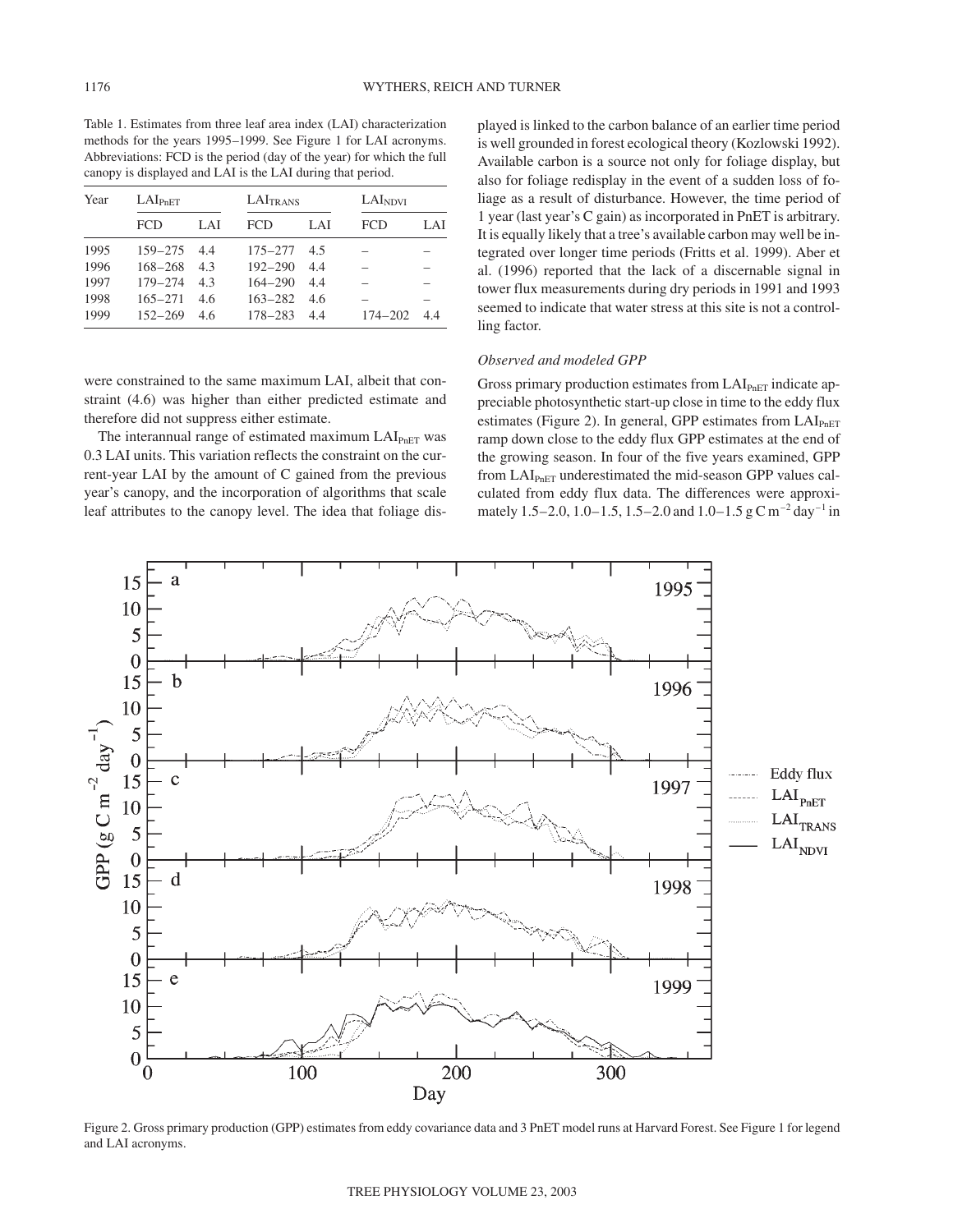1995, 1996, 1997 and 1999, respectively. Given similar underestimates for GPP based on LAI<sub>TRANS</sub>, these differences were probably related to ecophysiological parameterizations in the model rather than to the LAI values. There was also general agreement in PnET between modeled and measured GPP for the 1990–1994 period at Harvard Forest (Aber et al. 1996).

In each of the 5 years examined, GPP estimates based on  $LAI<sub>TRANS</sub>$  showed a delay in the start-up of appreciable photosynthetic activity relative to the eddy flux estimates. These delays ranged from approximately one and a half weeks in 1997 to about 4 weeks in 1995. The later than expected seasonal start-up of GPP that we observed in the model runs, based on LAITRANS relative to the eddy flux data, may be because the  $LAI<sub>TRANS</sub>$  trajectory was based on PAR transmittance through the overstory. It is likely that the eddy covariancebased GPP estimates captured some photosynthetic activity in the understory and ground cover that flourish temporally in the early part of the growing season (Braun 1950, Harrington et al. 1989). The fact that the GPP estimates from the  $LAI_{PnET}$  profile capture the early season increase seen in the tower-based GPP data is consistent with PnET's theoretical underpinnings as a big-leaf ecosystem model.

Although the general profile of daily GPP modeled from the LAI trajectory follows the GPP profile from LAI<sub>PnET</sub> and  $LAI<sub>TRANS</sub>$  trajectories, daily GPP modeled from the  $LAI<sub>NDVI</sub>$ trajectory tends to be higher in early and late portions of the 1999 growing season. Daily GPP estimates calculated from the LAI<sub>NDVI</sub> trajectory for 1999 extended the growing season in both the spring and fall, overestimating tower-based GPP by about 1.5–2.5  $\rm g$  m<sup>-2</sup> day<sup>-1</sup> in those periods. In addition, daily GPP estimates from  $LAI<sub>NDVI</sub>$  underestimated the mid-season maximum GPPs by about  $1.0-1.5$  g C m<sup>-2</sup> day<sup>-1</sup> relative to the eddy flux data. As with LAI<sub>PnET</sub>, the LAI<sub>NDVI</sub>-based GPP estimates may have captured early-season photosynthetic activity. Like the late-season extension of GPP, this may in part be an artifact associated with varying solar zenith angle (Spanner et al. 1990), or another error source.

## *Cumulative GPP*

There was reasonably good long-term (1995–1999) agreement between eddy flux-derived GPP totals and GPP estimates derived from  $LAI_{PnET}$  and  $LAI_{TRANS}$  (Table 2). Annual GPP estimates averaged over the 5-year period for  $LAI_{PhET}$  and  $LAI<sub>TRANS</sub>$  were within 7 and 9%, respectively, of eddy flux data. For the period from 1991 to 1994,  $LAI_{PnET}$  GPP estimates were within 2% of average annual GPP estimates from eddy flux data (Aber et al. 1996). However, the correspondence of annual GPP among models and eddy flux data was more variable on a year-by-year basis. Compared with flux data, annual GPP from  $LAI_{PnET}$  model output ranged from 22% less in 1997 to 8% more in 1998, and was not consistently an over- or underestimate. The  $LAI<sub>TRANS</sub>$  output ranged from 19% less to 8% more than the eddy flux GPP estimates. Although the empirically derived LAITRANS model output should hypothetically be more accurate than GPP estimated from biologically modeled LAI<sub>PnET</sub> (because site-specific observations were used in

Table 2. Annual gross primary production (GPP;  $g \text{C m}^{-2}$  year<sup>-1</sup>) estimates for Harvard Forest for 1995–1999. See Figure 1 for leaf area index (LAI) acronyms. Eddy flux estimates are from the Harvard Forest eddy covariance tower. Annual totals are calculated from 5-day bins.

| Year      | $LAI_{PnET}$ | LAI <sub>TRANS</sub> | LAI <sub>NDVI</sub> | Eddy flux |
|-----------|--------------|----------------------|---------------------|-----------|
| 1995      | 1204         | 1144                 |                     | 1240      |
| 1996      | 1142         | 1095                 | -                   | 1324      |
| 1997      | 1079         | 1124                 |                     | 1382      |
| 1998      | 1242         | 1249                 | -                   | 1145      |
| 1999      | 1311         | 1256                 | 1487                | 1347      |
| $\bar{x}$ | 1195         | 1174                 |                     | 1287      |

the development of LAI trajectories), the differences in GPP between the two predictions were small. Given that the GPP estimates from  $LAI_{PnET}$  were as close to the annual eddy flux GPP estimates as the empirical  $LAI<sub>TRANS</sub>$  estimates, biologically based LAI predictions offer promise as part of a modeling strategy.

# **Conclusions**

A process-based ecosystem model that predicts LAI based on constraints due to leaf-level ecophysiology, light response characteristics, intra-canopy light attenuation, and available C for canopy construction was able to predict LAI values and phenology patterns that closely match intensive empirical observations. This "quasi first principles" approach to canopy construction allows models such as PnET to simulate LAI seasonal trajectories without a priori knowledge of LAI. Such models could be particularly useful if the goal were to make predictions into the future or for sites where LAI estimates would be difficult. Furthermore, these results are an affirmative test of our integrated understanding of canopy dynamics and make the linkage of leaf phenology to plant carbon balance in such models particularly appropriate for evaluating potential effects of environmental change.

#### **Acknowledgments**

Thanks to Steve Wofsy (Harvard Forest) and AmeriFlux for the Harvard Forest GPP estimates, John O'Keefe (Harvard Forest) for phenology data, Shawn P. Urbanski (Harvard Forest) for his work on the PAR data, Brad Reed (USGS EROS Data Center) for the NDVI data, and Tom Gower (University of Wisconsin) for Harvard Forest LAI data. This research was supported by the NASA Terrestrial Ecology Program (NAG 5-11222), with additional support from the NSF LTER program (NSF/DEB 0080382) at the University of Minnesota.

#### **References**

Aber, J.D. and C.A. Federer. 1992. A generalized, lumped parameter model of photosynthesis, evapotranspiration, and net primary production in temperate and boreal forest ecosystems. Oecologia 92: 463–474.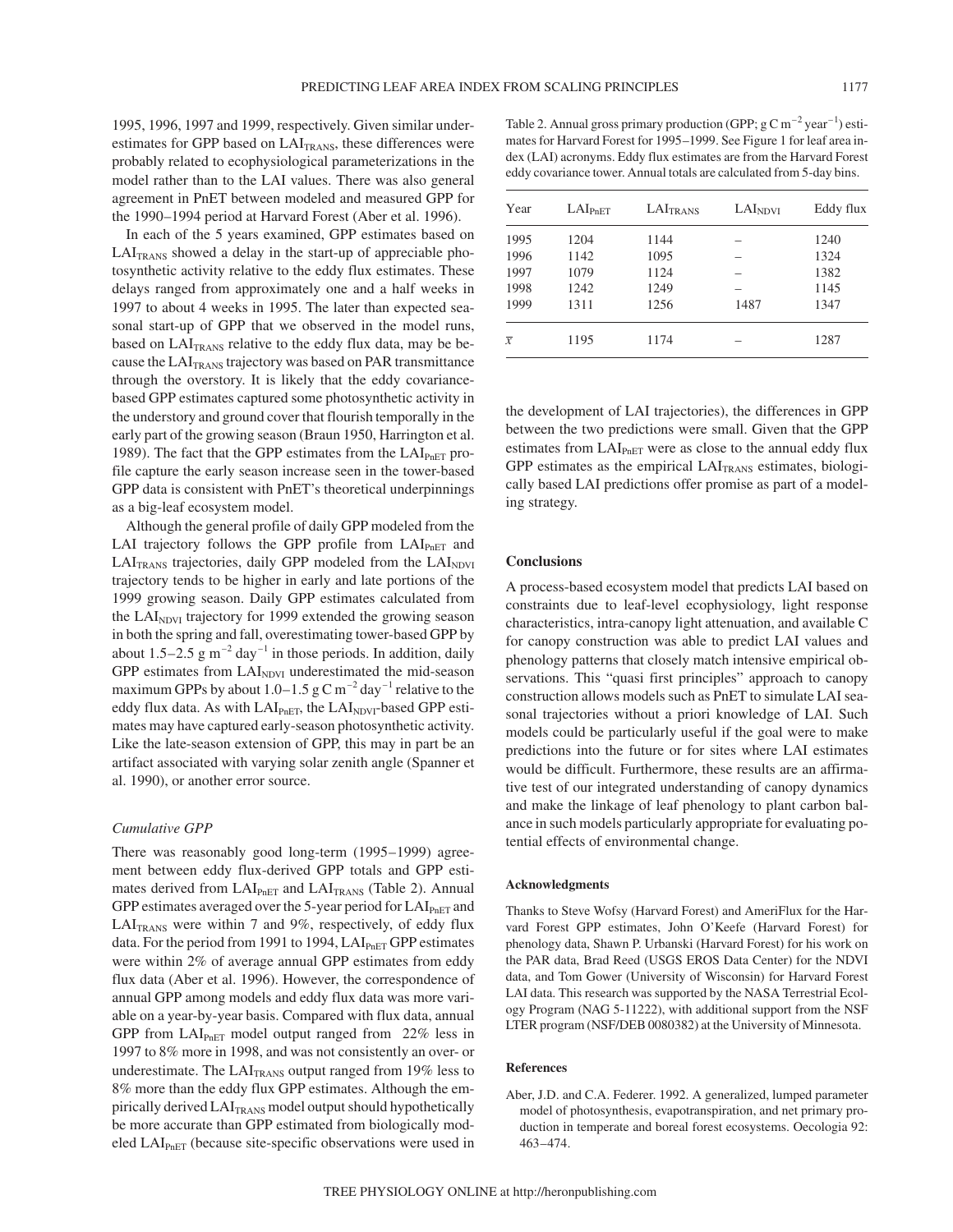- Aber, J.D., S.V. Ollinger, C.A. Federer, P.B. Reich, M.L. Goulden, D.W. Kicklighter, J.M. Melillo and R.G. Lathrop, Jr. 1995. Predicting the effects of climate change on water yield and forest production in the northern United States. Clim. Res. 5:207–222.
- Aber, J.D., P.B. Reich and M.L. Goulden. 1996. Extrapolating leaf  $CO<sub>2</sub>$  exchange to the canopy: a generalized model of forest photosynthesis validated by eddy correlation. Oecologia 106:267–275.
- AmeriFlux. 2001. AmeriFlux web site. http://public.ornl.gov/ ameriflux/Participants/Sites/Map/index.cfm.
- Baldocchi, D. and S. Collineau. 1994. The physical nature of solar radiation in heterogeneous canopies: spatial and temporal attributes. *In* Exploitation of Environmental Heterogeneity by Plants: Ecophysiological Processes Above- and Belowground. Eds. M.M. Caldwell and R.W. Pearcy. Academic Press, San Diego, CA, pp  $21 - 71$ .
- Baldocchi, D., R. Valentini, S. Running, W. Oechel and R. Dahlman. 1996. Strategies for measuring and modeling carbon dioxide and water vapor fluxes over terrestrial ecosystems. Global Change Biol. 2:159–168.
- Braun, E.L. 1950. Deciduous forests of eastern North America. Hafner, New York, 596 p.
- Campbell, J.L., S. Burrows, S.T. Gower and W.B. Cohen. 1999. Big-Foot field manual version 2.1. Oak Ridge National Laboratory, Oak Ridge, TN, 100 p.
- Canham, C.D., A.C. Finzi, S.W. Pacala and D.H. Burbank. 1994. Causes and consequences of resource heterogeneity in forests: interspecific variation in light transmission by canopy trees. Can. J. For. Res. 24:337–349.
- Chason, J.W., D.D. Baldocchi and M.A. Huston. 1991. A comparison of direct and indirect methods for estimating forest canopy leaf area. Agric. For. Meterol. 57:107–128.
- Chen, J.M., P.M. Rich, S.T. Gower, J.M. Norman and S. Plummer. 1997. Leaf area index of boreal forests: theory, techniques and measurements. J. Geophys. Res. 102:29,429–29,443.
- Cohen, W.B. and T.A. Spies. 1992. Estimating structural attributes of Douglas-fir/western hemlock forest stands from Landsat and SPOT imagery. Remote Sens. Environ. 41:1–17.
- Cohen, W.B., T.A. Spies and G.A. Bradshaw. 1990. Semivariograms of digital imagery for analysis of conifer canopy structure. Remote Sens. Environ. 34:167–178.
- Cramer, W., D.W. Kicklighter, A. Bondeau, B. Moore, III, G. Churkina, B. Nemry, A. Ruimy and A.L. Schloss. 1999. Comparing global models of terrestrial net primary production (NPP): overview and key results. Global Change Biol. 5:1–15.
- Ellsworth, D.S. and P.B. Reich. 1993. Canopy structure and vertical patterns of photosynthesis and related leaf traits in a deciduous forest. Oecologia 96:169–178.
- Fassnacht, K.S., S.T. Gower, J.M. Norman and R.E. McMurtrie. 1994. A comparison of optical and direct methods for estimating foliage surface area index in forests. Agric. For. Meteorol. 71: 183–207.
- Fritts, H.C., A. Shashkin and G.M. Downes. 1999. A simulation model of conifer ring growth and cell structure. *In* Tree Ring Analysis: Biological, Methodological and Environmental Aspects. Eds. R. Wimmer and R.E. Vetter. CAB International, Oxon, U.K., pp 3–32.
- Gholz, H.L. 1982. Environmental limits on aboveground net primary production, leaf area and biomass in vegetation zones of the Pacific Northwest. Ecology 53:469–481.
- Goetz, S.J. and S.D. Prince. 1996. Remote sensing of net primary production in boreal forest stands. Agric. For. Meteorol. 78:149–179.
- Goulden, M.L., J.W. Munger, S.M. Fan, B.C. Daube and S.C. Wofsy. 1996. Exchange of carbon dioxide by a deciduous forest: response to interannual climate variability. Science 271:1576–1578.
- Gower, S.T., P.B. Reich and Y. Son. 1993. Canopy dynamics and aboveground production of five tree species with different leaf longevities. Tree Physiol. 12:327–345.
- Gower, S.T., C.J. Kucharik and J.M. Norman. 1999. Direct and indirect estimation of leaf area index, *f*, and net primary production of terrestrial ecosystems. Remote Sens. Environ. 70:29–51.
- Guyot, G., D. Guyon and J. Riom. 1989. Factors affecting the spectral response of forest canopies: a review. Geocarto Int. 4:3–18.
- Harrington, R.A., B.J. Brown and P.B. Reich. 1989. Ecophysiology of exotic and native shrubs in southern Wisconsin. I. Relationship of leaf characteristics, resource availability and phenology to seasonal patterns of carbon gain. Oecologia 80:356–367.
- Huete, A.R. 1988. A soil adjusted vegetation index (SAVI). Remote Sens. Environ. 25:295–309.
- Huete, A.R. and C.J. Tucker. 1991. Investigation of soil influences on AVHRR red and near-IR vegetation index imagery. Int. J. Remote Sens. 12:1223–1242.
- Hunt, E.R., Jr., S.C. Piper, R. Nemani, C.D. Keeling, R.D. Otto and S.W. Running. 1996. Global net carbon exchange and intra-annual atmospheric CO<sub>2</sub> concentrations predicted by an ecosystem process model and three-dimensional atmospheric transport model. Global Biogeochem. Cycles 10:431–456.
- Hutchinson, B.A. and D.R. Matt. 1977. The distribution of solar radiation within a deciduous forest. Ecol. Monogr. 47:185–207.
- Jackson, R.B., M.J. Lechowicz, X. Li and H.A. Mooney. 2001. Phenology, growth, and allocation in global terrestrial productivity. *In* Terrestrial Global Productivity. Eds. J. Roy, B. Saugier, H.A. Mooney. Academic Press, San Diego, CA, pp 61–82.
- Jarvis, P.G. and J.W. Leverenz. 1983. Productivity of temperate deciduous and evergreen forests. *In* Ecosystem Processes: Mineral Cycling, Productivity, and Man's Influence. Eds. O.L. Lange, P.S. Nobel, C.B. Osmond and H. Ziegler. Physiol. Plant Ecol., New Series, Vol. 12D, Springer-Verlag, New York, pp 233–280.
- Justice, C.O., E. Vermote, J.R.G. Townshend et al. 1998. The moderate resolution imaging spectroradiometer (MODIS): land remote sensing for global change research. ISEE Trans. Geosci. Remote Sens. 36:1228–1249.
- Kozlowski, T.T. 1992. Carbohydrate sources and sinks in woody plants. Bot. Rev. 58:107–222.
- Lechowicz, M.J. 1984. Why do temperate deciduous trees leaf out at different times? Adaptation and ecology of forest communities. Am. Nat. 124:821–842.
- Leith, H. 1974. Phenology and seasonal modelling. Springer-Verlag, New York, 444 p.
- Martin, M.E. and J.D. Aber. 1997. Estimating forest canopy characteristics as inputs for models of forest carbon exchange by high spectral resolution remote sensing. *In* The Use of Remote Sensing in the Modeling of Forest Productivity. Eds. H.L. Gholz, K. Nakane and H. Shimoda. Kluwer Academic, London, pp 61–72.
- Milner, K.S., S.W. Running and D.W. Coble. 1996. A bio-physical soil site model for estimating potential productivity of forested landscapes. Can. J. For. Res. 26:1174–1186.
- Privette, J.L., R.B. Myneni, Y. Knyazikhin, M. Mukelabai, G. Roberts, Y. Tian, Y. Wang and S.G. Leblanc. 2002. Early spatial and temporal validation of MODIS LAI product in the Southern Africa Kalahari. Remote Sens. Environ. 83:232–243.
- Reed, B.C., J.F. Brown, D. VanderZee, T.R. Loveland, J.W. Merchant and D.O. Ohlen. 1994. Measuring phenological variability from satellite imagery. J. Veg. Sci. 5:703–714.
- Reich, P.B., M.B. Walters and D.S. Ellsworth. 1992. Leaf lifespan in relation to leaf, plant, and stand characteristics among diverse ecosystems. Ecol. Monogr. 62:365–392.